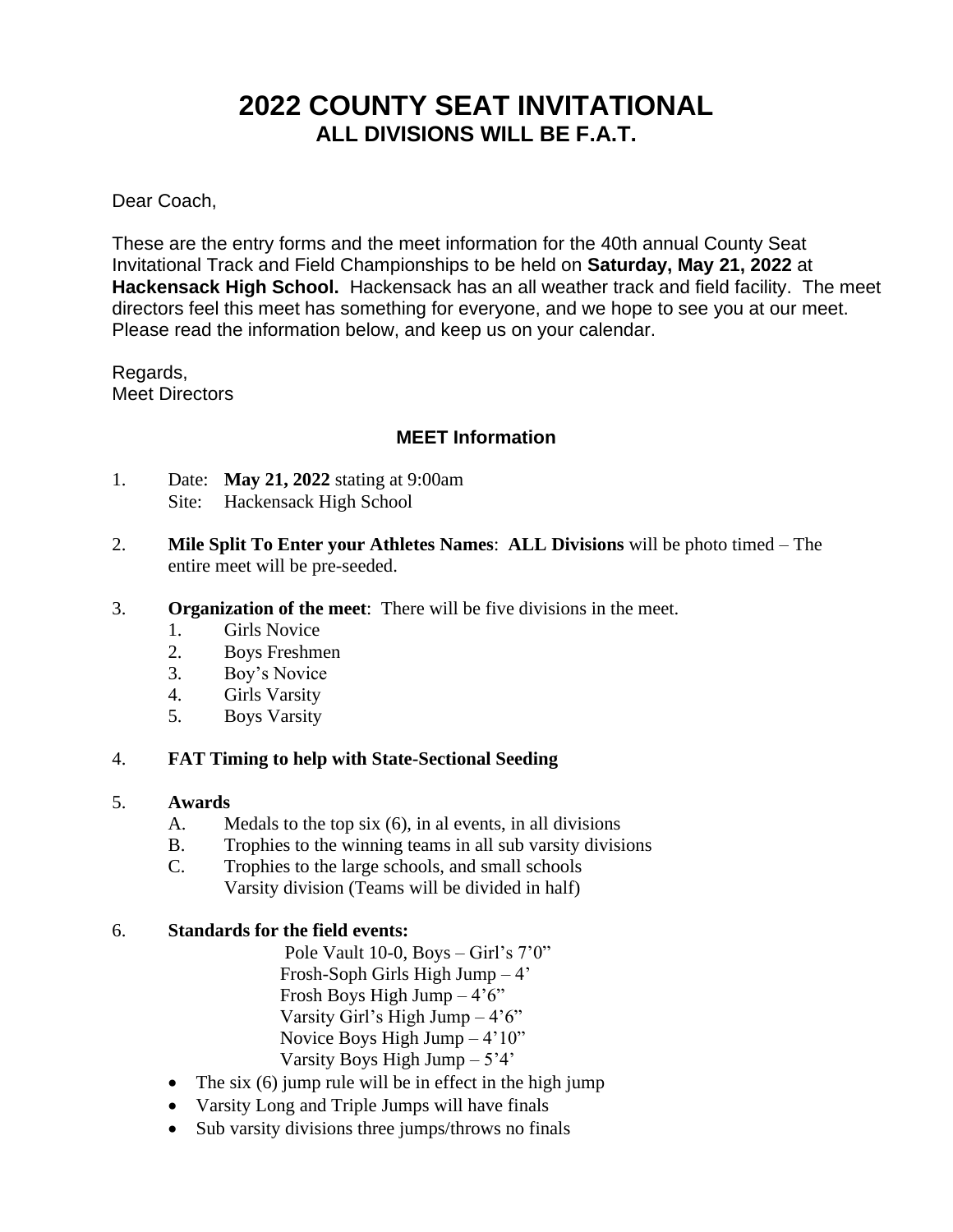- 7. Note: A novice has never won a varsity medal in an individual event. You can be open running and novice field, and visa-versa. You **can not** compete in both open and novice running or field events. Frosh boys can compete anywhere.
- 8. **Entries close on Friday, May 13, 2022.** Any questions, email [Tomzaccone@yahoo.com](mailto:Tomzaccone@yahoo.com) or Brian Rodak @ njbta@aol.com

# **Hope to see you at our meet!**

## **County Seat Invitational Order of events**

| 9:00am | <b>1600M RUN</b>                     | Frosh Boys, Novice Boys, Novice Girls              |  |
|--------|--------------------------------------|----------------------------------------------------|--|
|        | 800M RELAY                           | Frosh Boys, Novice Boys, Novice Girls              |  |
|        | 800M RUN                             | Frosh Boys, Novice Boys, Novice Girls              |  |
|        | INT. HURD                            | Frosh Boys, Novice Boys, Var. Boys                 |  |
|        |                                      | Novice Girls, Var. Girls                           |  |
|        | 1600M. RELAY                         | Frosh Boys, Novice Boys, Novice Girls              |  |
|        | <b>3200M RUN</b>                     | Var. Boys, Var. Girls                              |  |
|        | <b>HIGH HURDLES</b>                  | Frosh Boys, Novice Boys, Var. Boys                 |  |
|        |                                      | Novice Girls, Var. Girls                           |  |
|        | 100M DASH                            | (Same divisions as the High Hurdles)               |  |
|        | <b>HIGH HURDLE FINALS</b>            |                                                    |  |
|        | <b>100M DASH FINALS</b>              |                                                    |  |
|        | 400M DASH                            | Finals – Var. Boys, Var. Girls                     |  |
|        | <b>1600M RUN</b>                     | Var. Boys, Var. Girls                              |  |
|        | 200M DASH                            | Final – Var. Boys, Var. Girls                      |  |
|        | 800M RUN                             | Var. Boys, Var. Girls                              |  |
|        | 400M RELAY                           | Var. Boys, Var. Girls                              |  |
|        | 1600M RELAY                          | Var. Boys, Var. Girls                              |  |
|        | <b>Rotation in the weights</b>       |                                                    |  |
|        | Shot Put                             | Var. Girls, Var.Boys, Novice Boys                  |  |
|        | Discus                               | Var. Boys, Var. Girls, Novice Boys (Max 3 entries) |  |
|        | Extra                                |                                                    |  |
|        | Circle (Shot)                        | Frosh Boys, Novice Girls                           |  |
|        | Javelin                              | Novice Boys-Frosh Boys-Novice Girls                |  |
|        |                                      | Var.Girls, Var. Boys                               |  |
|        | <b>Order in the Horizontal Jumps</b> |                                                    |  |
|        | Long Jump                            | Novice Boys-Frosh Boys-Novice Girls                |  |
|        |                                      | Var. Girls-Var. Boys                               |  |
|        | Triple Jump                          | Novice Girls-Novice Boys-Frosh Boys                |  |
|        |                                      | Var. Boys - Var. Girls                             |  |
|        | Pole Vault                           | Boys first, then Girls                             |  |
|        | High Jump                            | Novice Girls, Frosh Boys, Novice Boys,             |  |
|        |                                      | Var.Girls, Var. Boys                               |  |